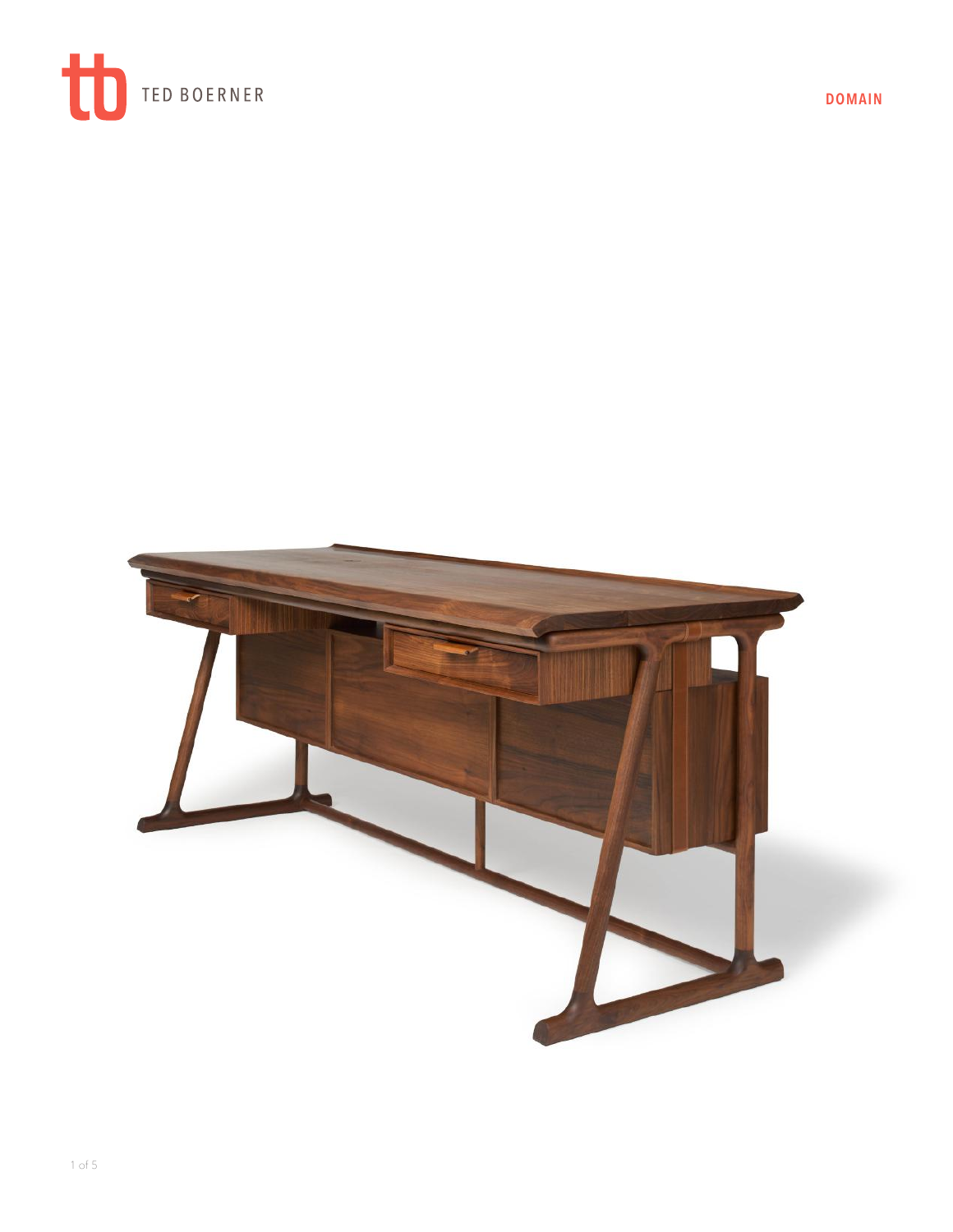

**DOMAIN**

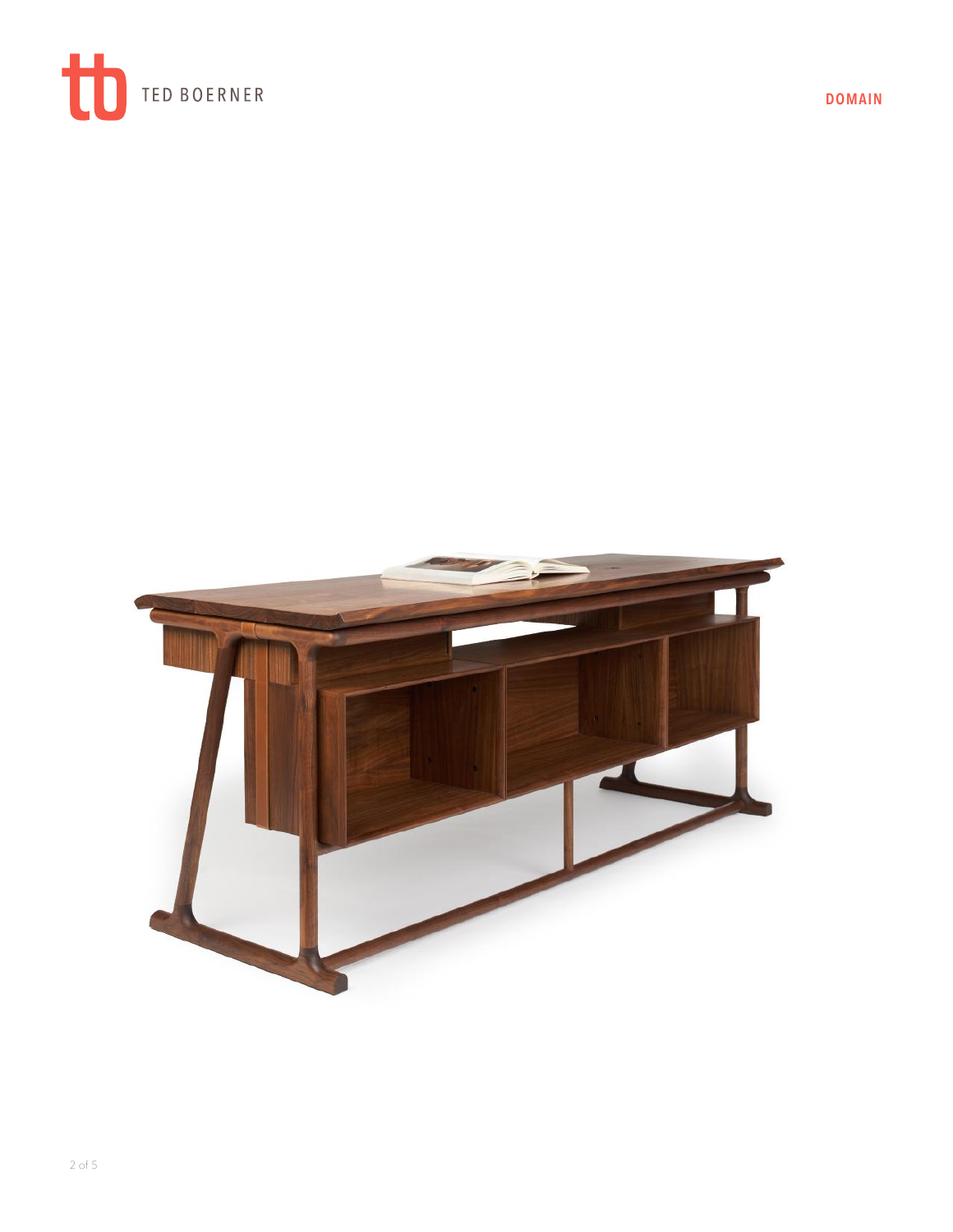

**DOMAIN**



Configuration A 26.5"Deep



Guest Face with Bookshelf Boxes



User Face with Pencil Drawers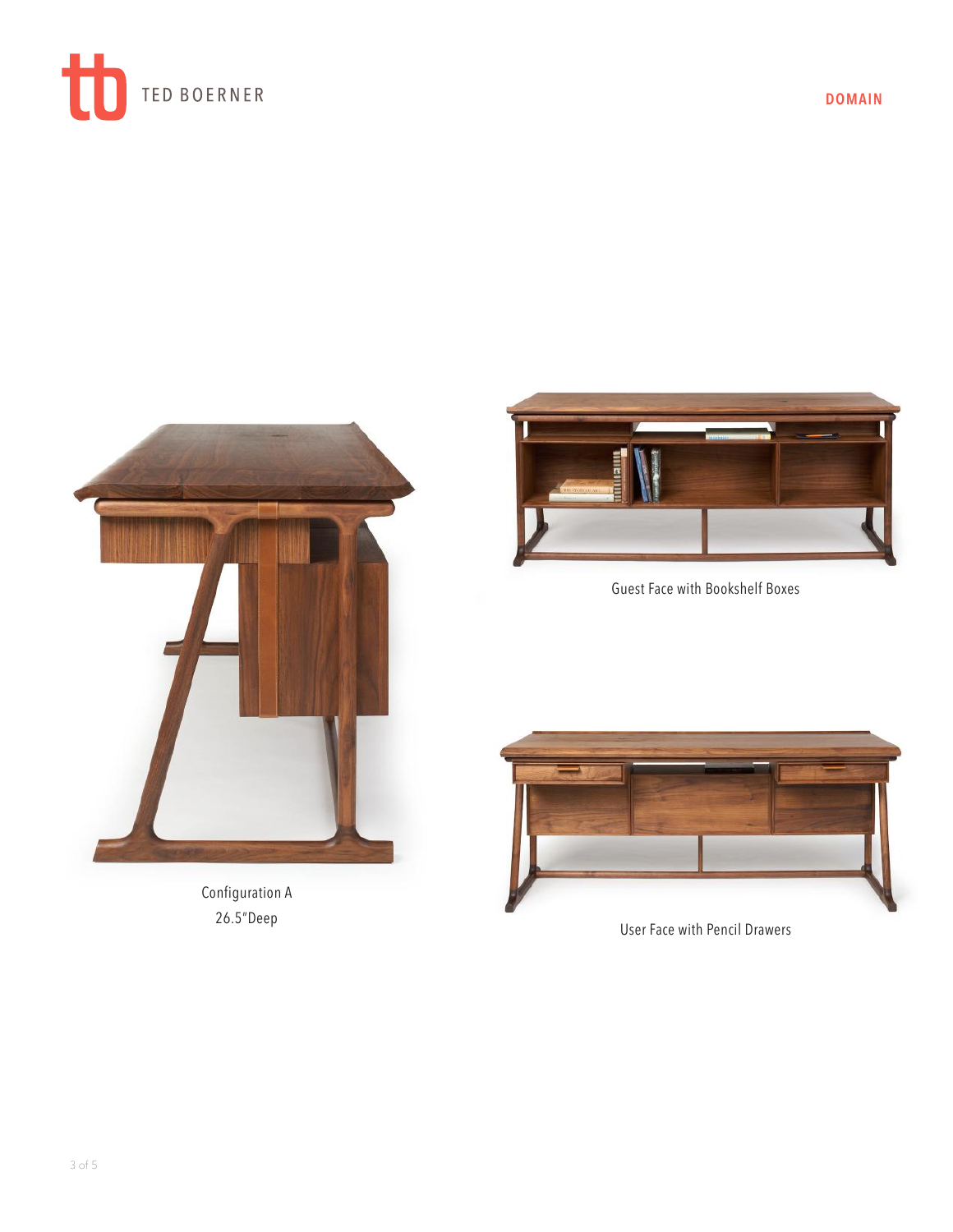





Cord Exit at Side



Drawer Detail with Leather and Brass Pull



User Face with Pencil Drawers



Grommet Insert Blackened Brass